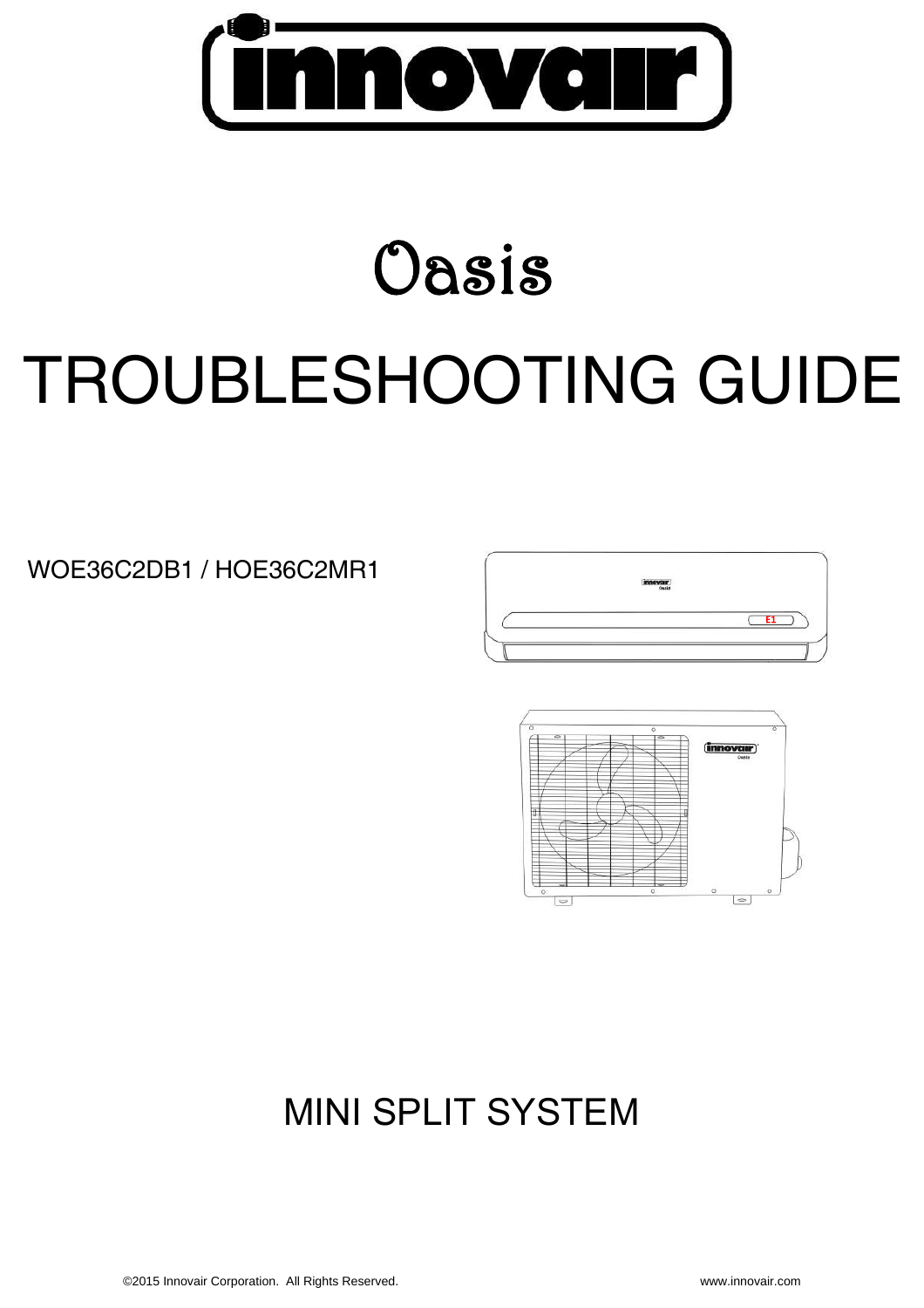## **9. Troubleshooting**

### **9.1 Indoor unit error display**

| Operation lamp                                                                                                                                                                                                                                                                                                                                                                                                                                                                                                                                                                                                                                                                                                                              | Auto lamp | Timer lamp | Failure                                        |
|---------------------------------------------------------------------------------------------------------------------------------------------------------------------------------------------------------------------------------------------------------------------------------------------------------------------------------------------------------------------------------------------------------------------------------------------------------------------------------------------------------------------------------------------------------------------------------------------------------------------------------------------------------------------------------------------------------------------------------------------|-----------|------------|------------------------------------------------|
| ☆                                                                                                                                                                                                                                                                                                                                                                                                                                                                                                                                                                                                                                                                                                                                           | ☆         | ☆          | Over current protection occurs 4 times         |
| ☆                                                                                                                                                                                                                                                                                                                                                                                                                                                                                                                                                                                                                                                                                                                                           | х         | ☆          | <b>EEPROM</b> error                            |
| х                                                                                                                                                                                                                                                                                                                                                                                                                                                                                                                                                                                                                                                                                                                                           | х         |            | The T1 sensor is open circuit or short circuit |
| ಸ                                                                                                                                                                                                                                                                                                                                                                                                                                                                                                                                                                                                                                                                                                                                           | х         | X          | The T2 sensor is open circuit or short circuit |
|                                                                                                                                                                                                                                                                                                                                                                                                                                                                                                                                                                                                                                                                                                                                             | ☆         | х          | Indoor / outdoor units communication error     |
| $\bigcap$ $\bigcap$ $\bigcap$ $\bigcap$ $\bigcap$ $\bigcap$ $\bigcap$ $\bigcap$ $\bigcap$ $\bigcap$ $\bigcap$ $\bigcap$ $\bigcap$ $\bigcap$ $\bigcap$ $\bigcap$ $\bigcap$ $\bigcap$ $\bigcap$ $\bigcap$ $\bigcap$ $\bigcap$ $\bigcap$ $\bigcap$ $\bigcap$ $\bigcap$ $\bigcap$ $\bigcap$ $\bigcap$ $\bigcap$ $\bigcap$ $\bigcap$ $\bigcap$ $\bigcap$ $\bigcap$ $\bigcap$ $\bigcap$<br>$\mathcal{M}$ and $\mathcal{M}$ and $\mathcal{M}$ and $\mathcal{M}$ and $\mathcal{M}$ are $\mathcal{M}$ and $\mathcal{M}$ and $\mathcal{M}$ are $\mathcal{M}$ and $\mathcal{M}$ are $\mathcal{M}$ and $\mathcal{M}$ are $\mathcal{M}$ and $\mathcal{M}$ are $\mathcal{M}$ and $\mathcal{M}$ are $\mathcal{M}$ and<br>$\lambda$ / $\lambda$ , $\lambda$ |           |            |                                                |

O(light)  $X(off)$   $\uparrow$  (flash)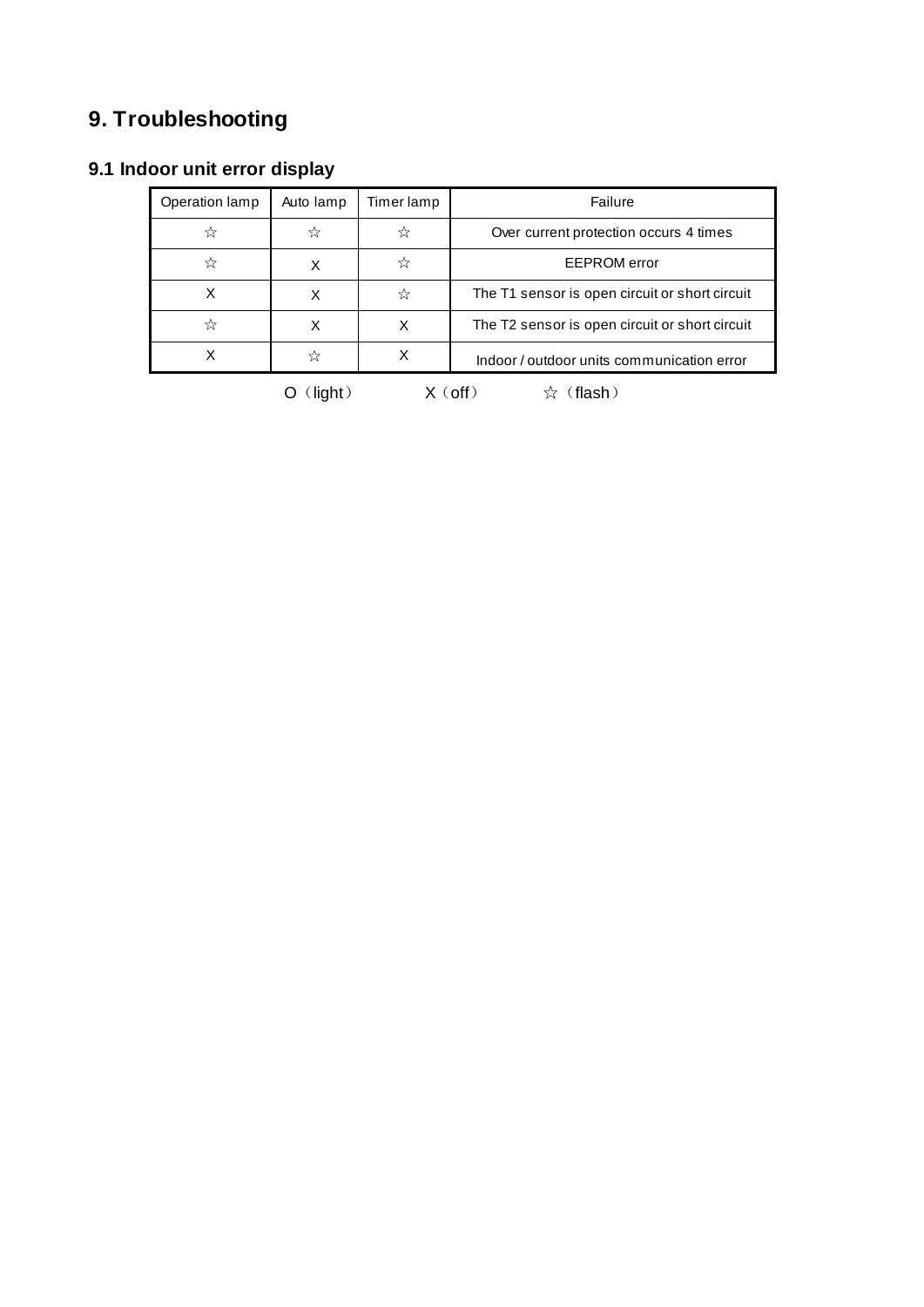#### **9.2 Diagnosis and Solution**

#### **9.2.1 Over current protection occurs 4 times diagnosis and solution**

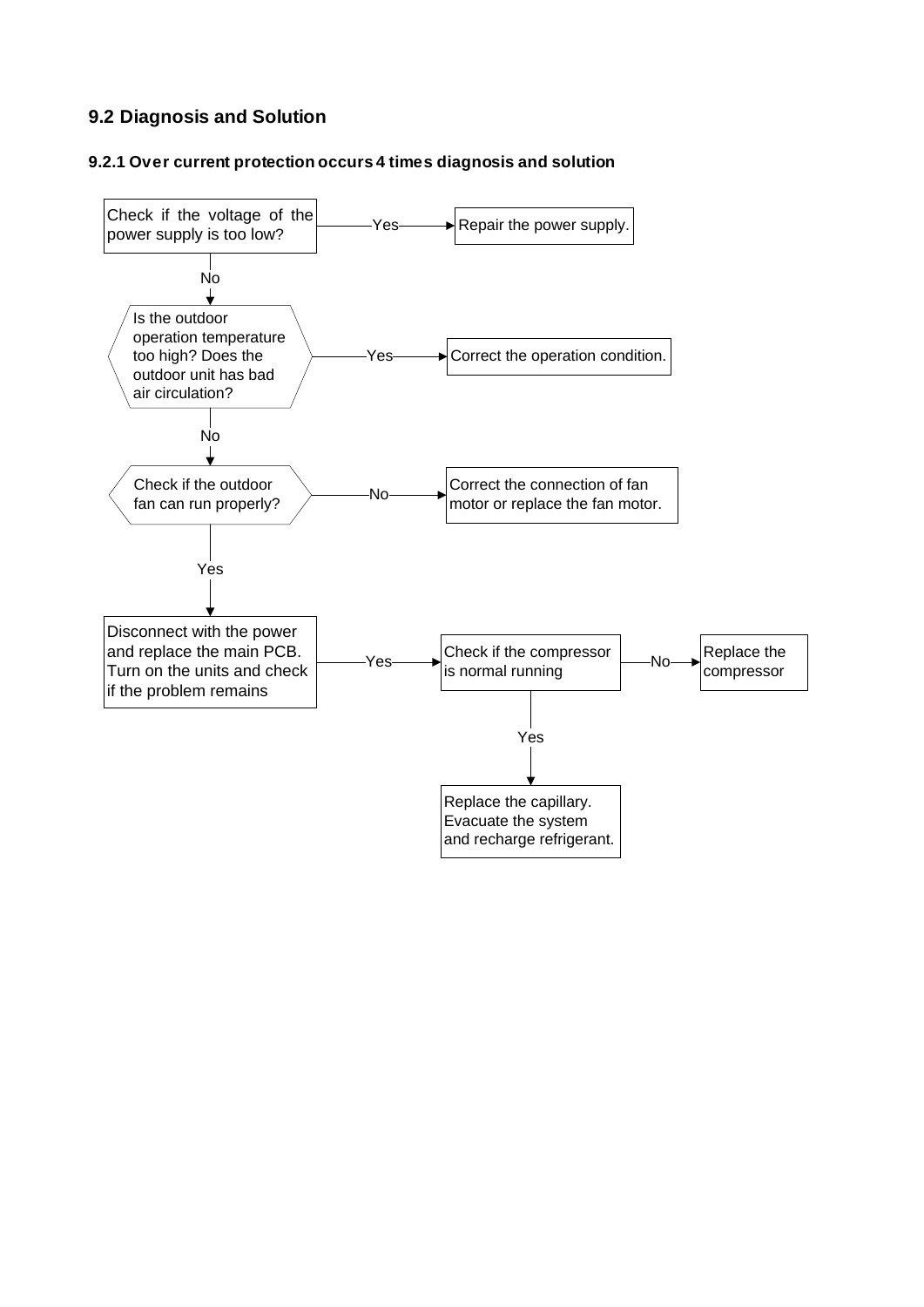#### **9.2.2 The temp sensor is open circuit or short circuit diagnosis and solution**



#### **9.2.3 EEPROM parameter error diagnosis and solution**